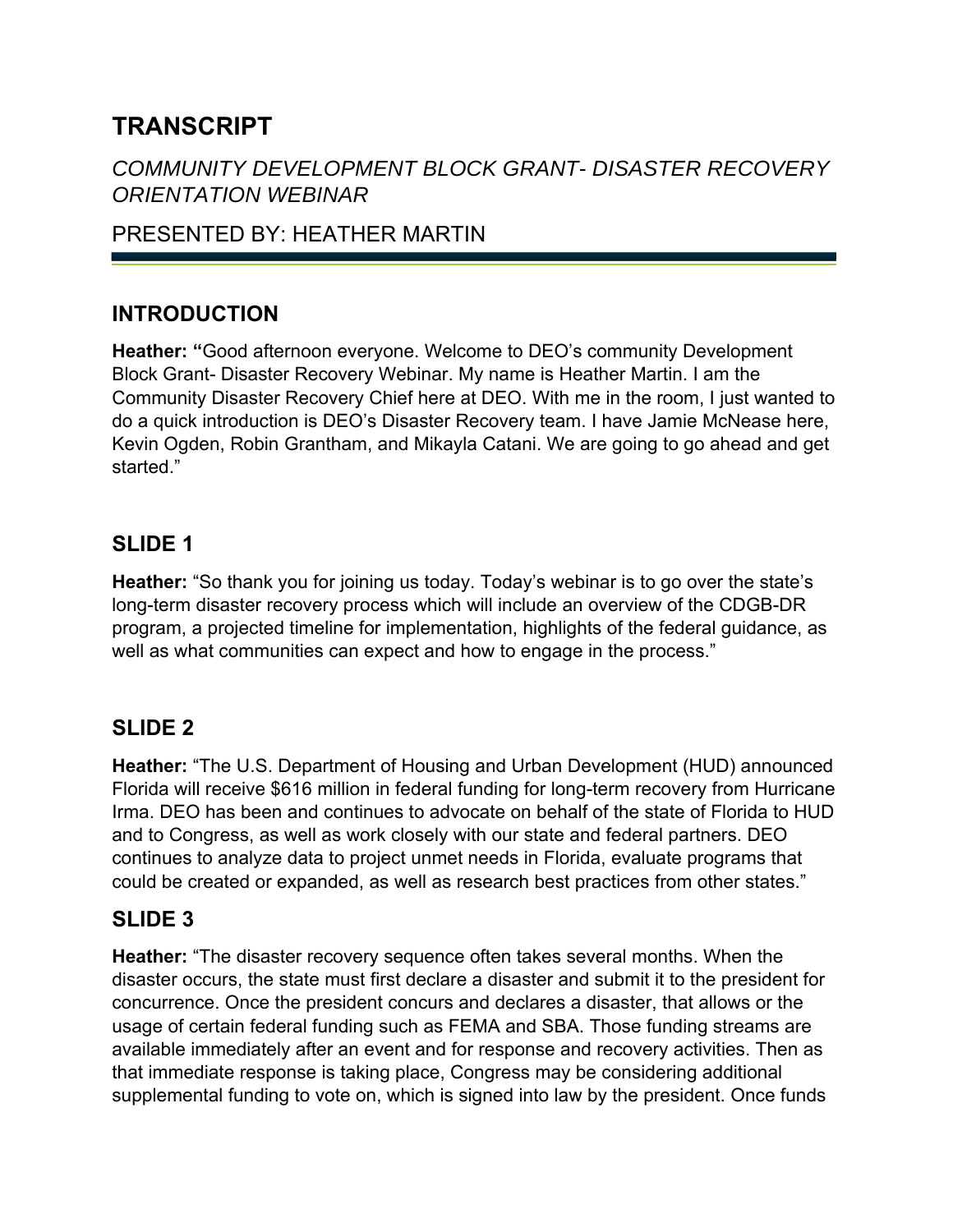are appropriated by Congress, HUD will publish guidelines in what is called the Federal Register. So, from the time of the disaster event to publication of the Federal Register that can take several months. After the Federal Register is issued, the process for accessing CDBG-Disaster Recovery assistance can formally begin."

# **SLIDE 4**

**Heather:** "After Hurricane Irma made landfall in September 2017, Congress appropriated \$7.4 billion for disaster recovery through the CDBG-Disaster Recovery program nationwide. In November 2017 HUD announced Florida will receive approximately \$616 million of this appropriation. This month HUD released guidance that must be followed to receive the funding. Congress also appropriated an additional \$28 billion for disaster recovery through the CDBG program nationwide. Florida does not know yet how much of this additional appropriation the state will receive."

#### **SLIDE 5**

**Heather:** "HUD's guidance states that 80% of the funding must be expended for recovery in the HUD identified "most impacted and distressed" areas. HUD recently released the following breakdown, based on their assessment of unmet need in Florida which can also be found in the Federal Register."

## **SLIDE 6**

**Heather:** "Key guidelines for the funding are outlined in the Federal Register for CDBG-Disaster Recovery. These guidelines include: Flexible funding to address the community's needs, that the state is the primary grantee and will prepare the Action Plan for HUD. This is a responsibility of DEO to prepare that Action Plan. Both nonentitlement and entitlement communities will be eligible to participate in state programs included in the Action Plan. Funds must primarily consider and address housing unmet needs. Funds can also be used to address unmet economic revitalization and infrastructure needs, but in doing so, the state must identify how housing needs will be addressed or how the proposed economic revitalization and infrastructure activities will contribute to long-term recovery and restoration of housing."

#### **SLIDE 7**

**Heather:** "While this funding is built on the foundation of the CDBG program, that some of you may be familiar with already, the management of disaster recovery funding will look different than what communities are used to seeing through traditional CDBG annual allocations. Funding may be used as match for other federal programs, if the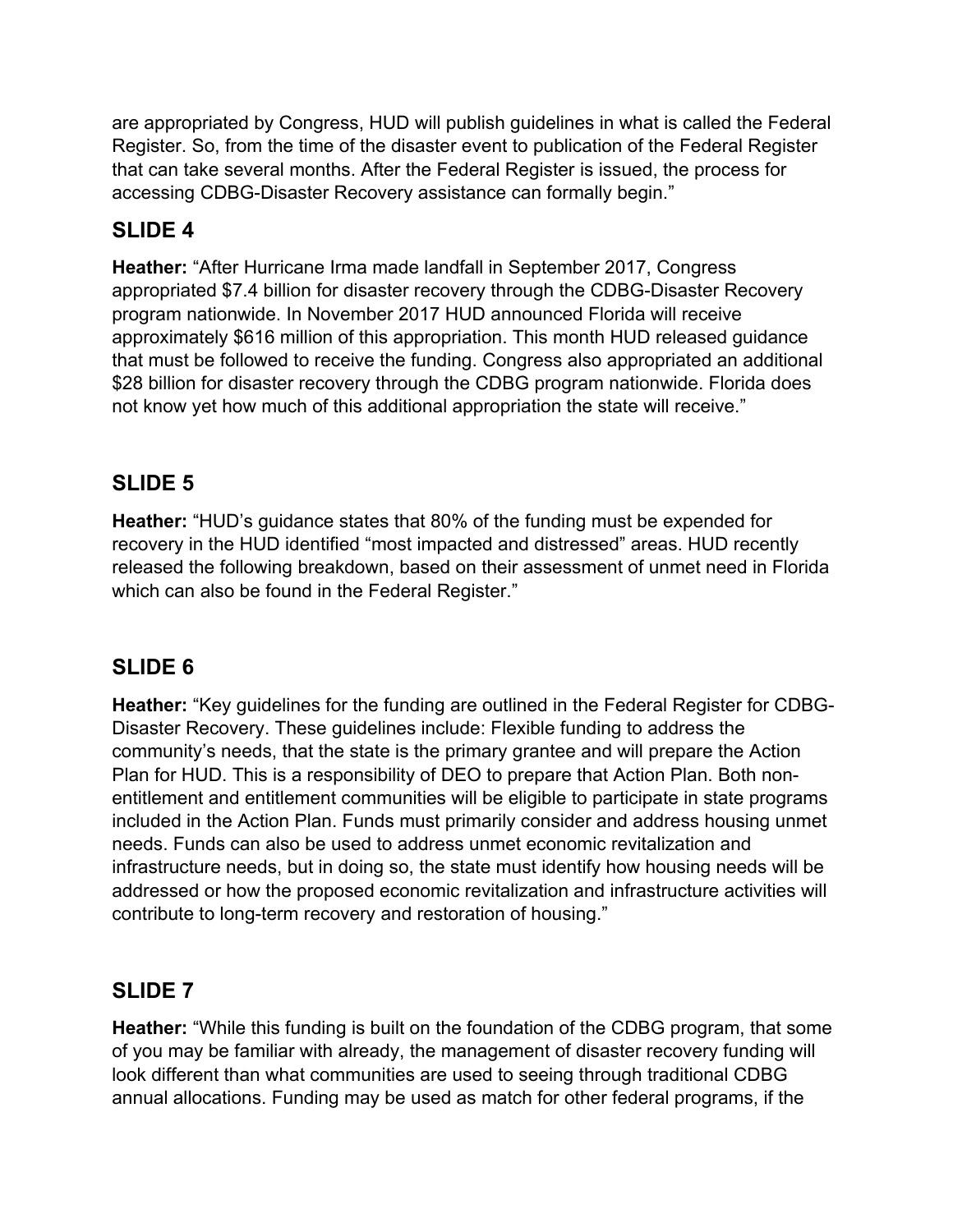project meets the eligibility requirements for CDBG-DR. This can include FEMA HMGP and Public Assistance Program, as well as U.S. Army Corps of Engineers project. It is important to remember that all funded activities must meet one of the three HUD National Objectives. These objectives are to benefit persons of low and moderate income, aid in the prevention or elimination of slums or blight, and meet other urgent community development needs because of serious or immediate threat. Also, 70% of the \$616 million must benefit LMI"

## **SLIDE 8**

**Heather:** "Funding can(not) be used to relocate homes to floodplain or flood-prone area or to pay off loans homeowners received through SBA. Additionally, households that make above 120% of the area median income, are in the flood zone and that failed to maintain flood insurance at the time of the hurricane will not be eligible to receive funding to rehabilitate or rebuild their home. However, these homeowners may be eligible for other forms of assistance.

## **SLIDE 9**

**Heather:** "So what kind of activities are eligible for CDBG-DR? CDBG-DR funding can be used to address long-term recovery needs related to housing, infrastructure, and economic revitalization."

## **SLIDE 10**

**Heather:** "Funding must be used to primarily address unmet housing recovery needs. This could include rehabilitating homes and rental units, constructing new homes or rental units to address disaster related impacts, property buyouts in high flood risk areas, acquisition of property for other purposes. Just to name a few."

## **SLIDE 11**

**Heather:** "Funding can be used to rehabilitate, replace, or relocate damaged public facilities, which can include roads, bridges, water treatment facilities, sewers, water lines, and storm management systems."

#### **SLIDE 12**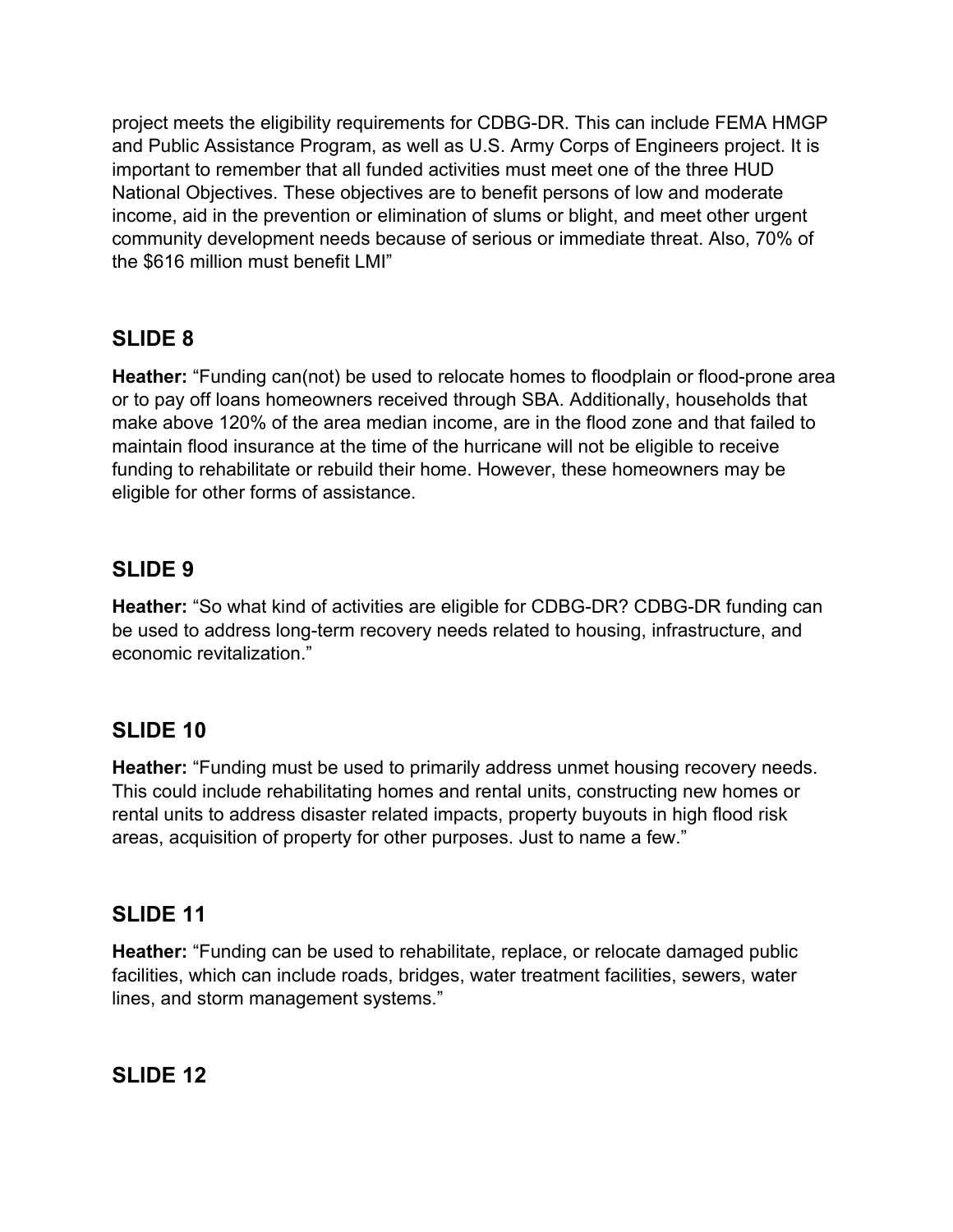**Heather:** "In regard to economic revitalization, funding can be used to restore or improve the local economy. The prioritization of assistance to small businesses assistance is encouraged. Some of these activities for economic revitalization can include public services, loan and grants to businesses, or job training."

#### **SLIDE 13**

**Heather:** "HUD encourages the state to incorporate mitigation measures into CDBG-DR eligible programs. All mitigation measures must be incorporated into rebuilding or necessary long-term recovery efforts for Hurricane Irma. Funding can be used for reimbursement for disaster recovery related costs that are incurred prior to an award of funding to the entity, for up to one year from the date of the event, if they are eligible CDBG-DR activities and meet program requirements.

#### **SLIDE 14**

**Heather:** "When talking about duplication of benefits one of the key considerations is providing CDBG Disaster Recovery assistance. That is because there is a Stafford act that requires or prohibits individuals from receiving federal assistance for a covered loss they already received assistance for. So this image shows a hierarchy of funding assistance starting with private insurance, then working its way down to FEMA, SBA, civil society such as nonprofits like Habitat for Humanity or the Red Cross, and then finally CDBG-DR which is meant to be a funding of last resort. So for example, a victim's home was destroyed by a hurricane. The estimated cost to repair their home is \$100,000. They receive a total of \$150,000 from private insurance, FEMA, and HUD therefore they would have received a duplication of benefits.

## **SLIDE 15**

**Heather:** "Here is a projected timeline of events. The state of Florida must conduct an unmet needs assessment and create an Action Plan that describes how the funding will be allocated to eligible communities to address remaining needs. This plan is due no later than May 15, 2018. However, DEO is expediting the process and development of the assessment and the Action Plan is underway now. DEO will conduct outreach to communities through calls, in-person visits and webinars throughout this month and the month of March as well."

## **SLIDE 16**